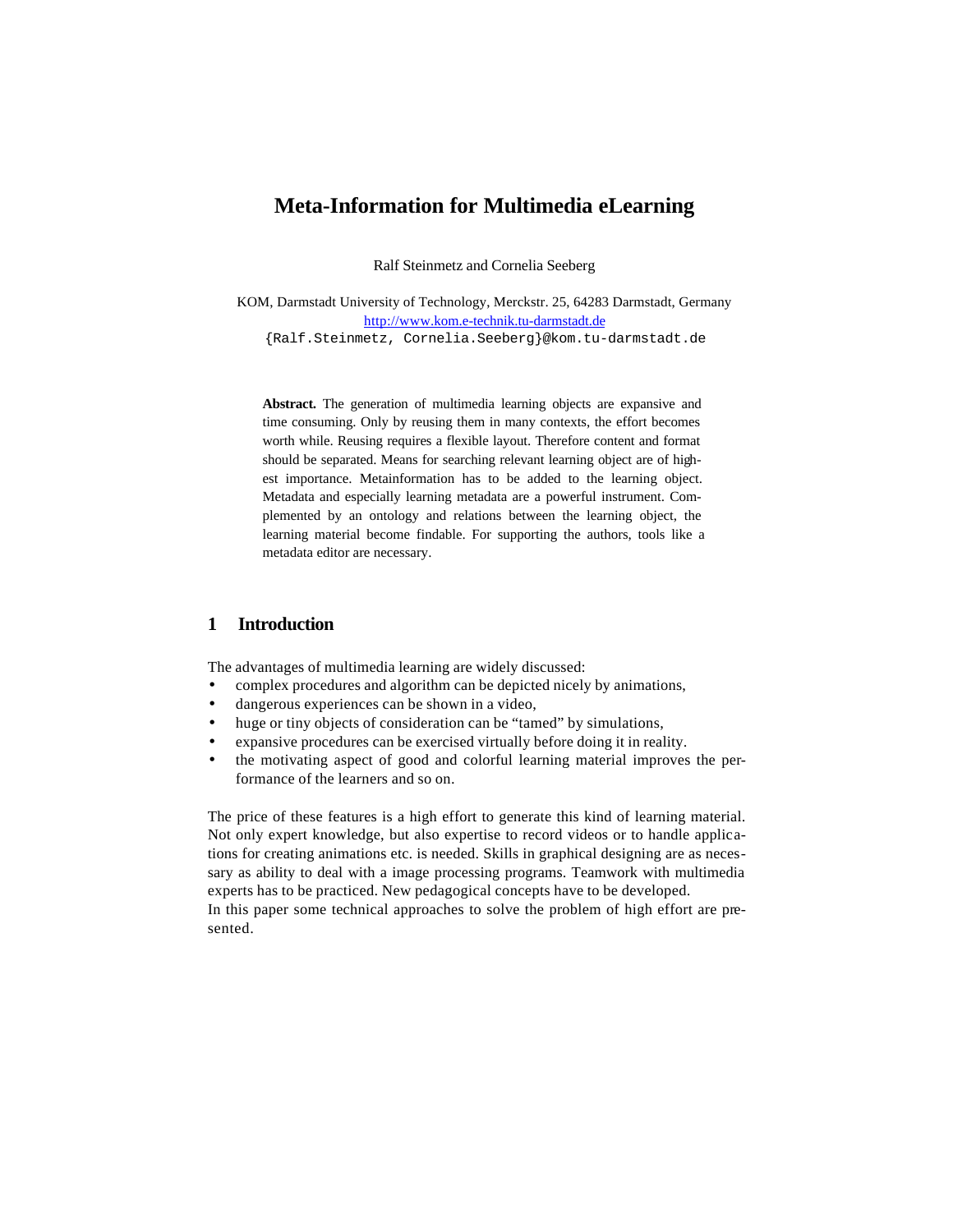## **2 Reusability**

To compensate the above listed expenditures, the multimedia learning objects have to be used more than just once, either by the same author or by others. If the learning objects can be reused, the extended effort at the generation becomes reasonable. There are several features of reusability:

• **Learning Scenario:** A learning object is normally used to teach the information for the first time. But it can be reused – probably slightly modified - for the repetition before exams or for looking up like in an encyclopedia. It can also serve as a test item either for self-controlling or for an exam.



**Fig. 1.** Generating several learning objects out of a raw learning object

- **Output Medium:** A learning object can be viewed via a computer or if it is not of a dynamic format – as a print out.
- **Context:** Learning objects can serve in different contexts. A learning object can be an example in one course and an introduction in another.
- **Technical Aspects:** The learning objects should be optimally used in all technical environments, no matter which operating system the learner prefers, which internet connections and screen size are available.
- **Personal Preferences:** Users have different personal preferences for using an electronic document. They differ in the font size, the number of windows in use etc. The learning objects should meet any of such preferences.

Reusability means that learning object can be easily found and used by other authors and learners in different pedagogical contexts. To facilitate these aspects of reusability, some requirements have to be fulfilled. Two of them are discussed in the following sections. The requirement of a formal description of the learning objects is in more details discussed in chapter 3.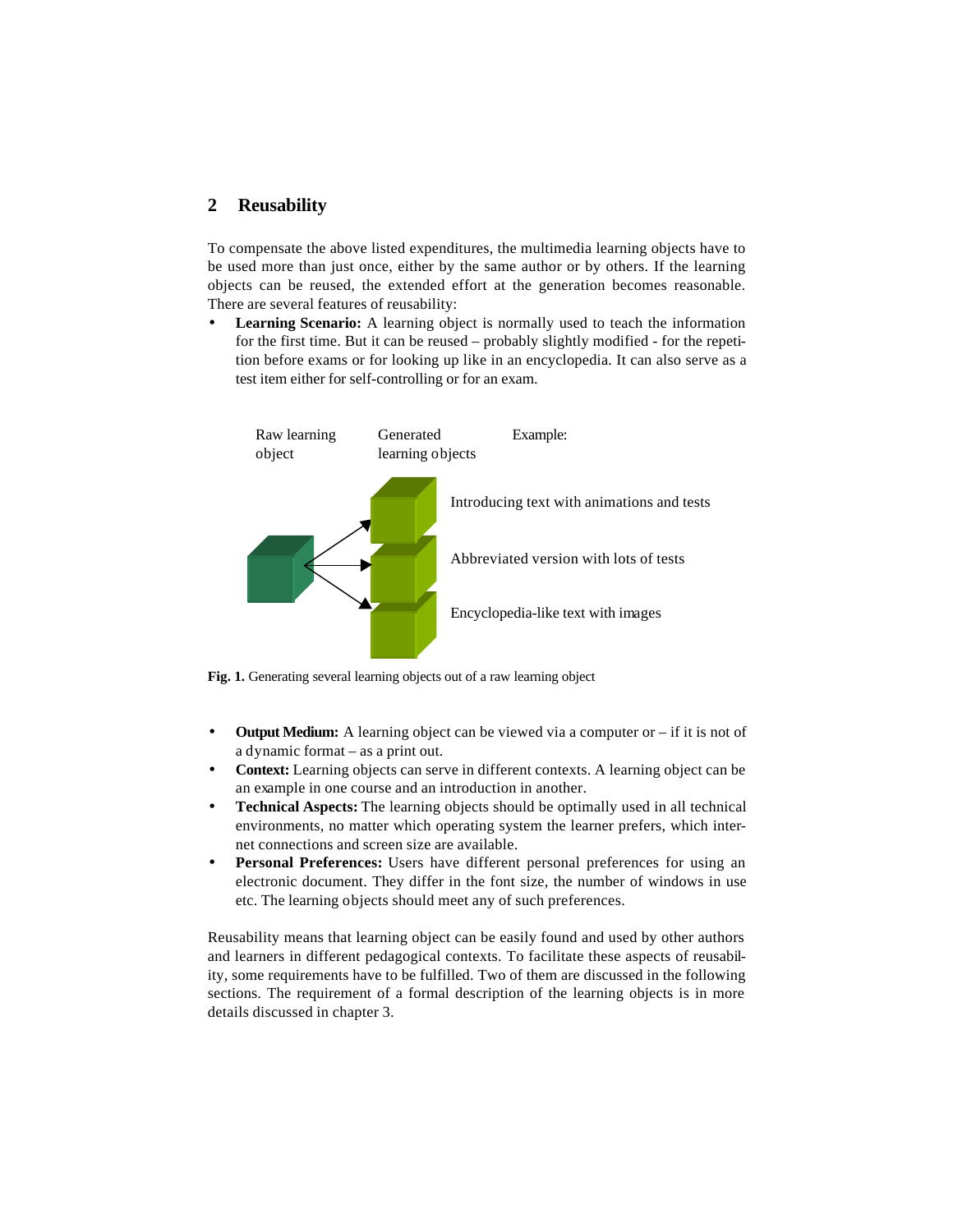#### **2.1 Separation of Content and Format**

The separation of content and format as it is possible by storing the learning objects as XML files and presenting them via XSL, allows for different characteristics of a raw learning object. Personal preferences, output medium and technical aspects can be adapted to users. Also different layout preferences of the authors can be considered. A raw learning module stored as XML can be presented as a PDF print out with print layout in a 12 pt Times Roman font or as a HTML page with web layout in a 14 pt Arial font. This flexible environment provides for different presentation forms of the learning objects.

#### **2.2 Parametrizeable Modules**

One possibility to generate different content from one raw multimedia learning object such as a simulation or a movie, is to parameterize the learning object. That means that a simulation has a set of starting parameters from which the suitable one for the specific learning context can be chosen (see [7]). Or the relevant section of a movie or an audio file can be selected.



**Fig. 2.** Virtual learning objects by different starting parameters

So, from one raw learning object several virtual learning objects can be generated without much effort.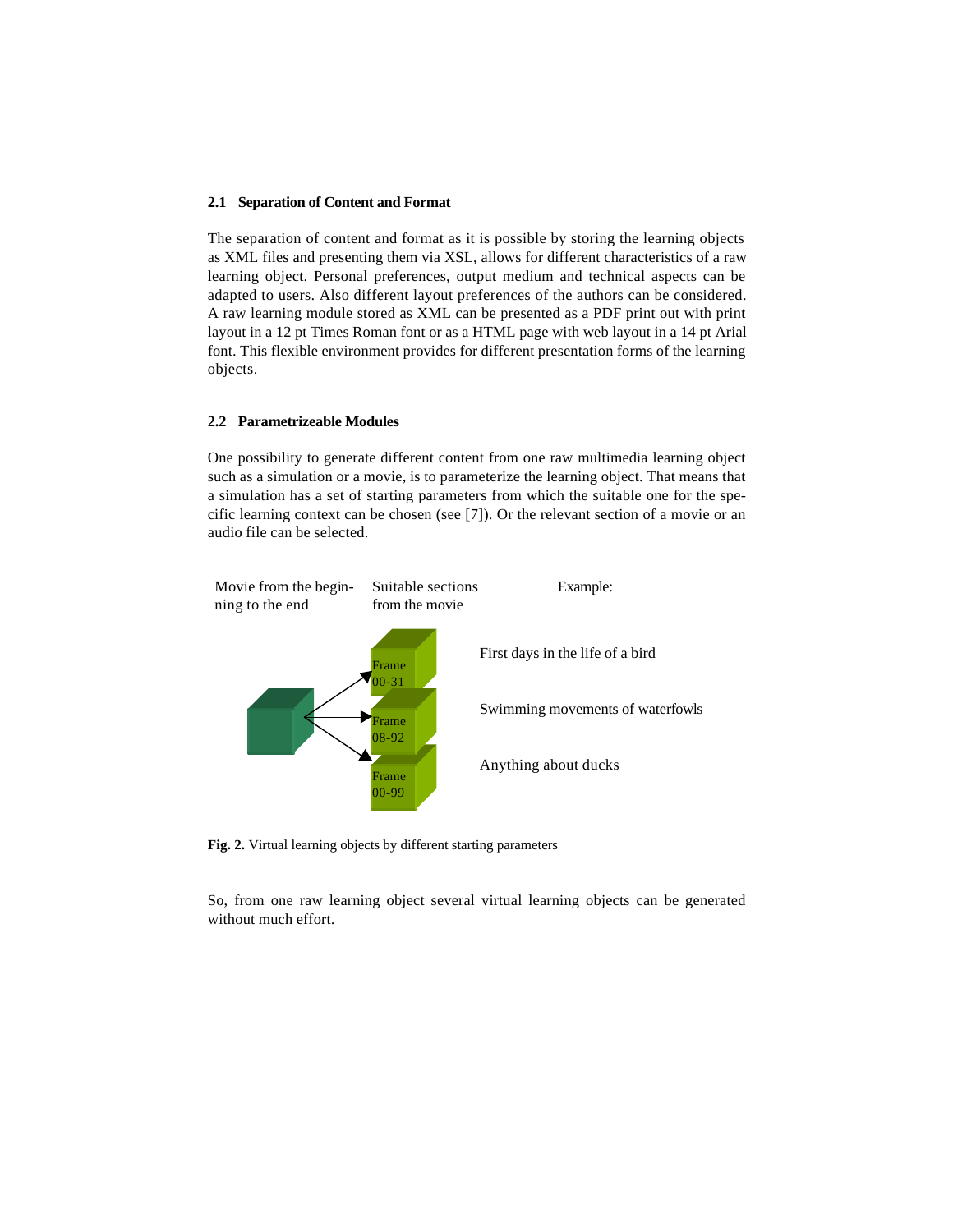## **3 Metainformation**

For an author to reuse his/her own learning objects or even learning objects of some other author, there has to be a powerful means for searching. Otherwise, the learning object cannot be found. Search engines usually offer thousands of hits to a user as a result of a query, if the keywords the user provided are very popular or generic. The problem is that it is not possible to describe the content of HTML pages, videos or animations in an adequate way. What is needed is information about information; also called metadata - labeling, cataloging and descriptive information structured in such a way that allows learning objects to be properly searched and processed [18]. With metadata users can describe much more accurately what kind of information they actually want to find.

#### **3.1 Learning Object Metadata**

One approach for metadata describing learning resources is the "Learning Object Metadata (LOM)" [5] scheme by the IEEE Working Group P1484.12. It is mainly influenced by the work of the IMS (Educom's Instructional Management Systems) [3] project and the ARIADNE Consortium (Alliance of Remote Instructional Authoring and Distribution Networks for Europe) [1]. The LOM scheme uses almost every category of the metadata scheme Dublin Core [2], which is used in the bibliographic world, and extends it with categories and attributes tailored to the need of learners and authors searching the web for material.

The LOM approach specifies the syntax and semantics of learning object's metadata. In this standard, a learning object is defined as any entity, digital or non-digital, which can be used, reused or referenced during technology-supported learning. Examples of learning objects include multimedia content, instructional content, instructional software and software tools, referenced during technology supported learning. In a wider sense, learning objects could even include learning objectives, persons, organizations, or events. The IEEE LOM standard should be conform to, integrate with, or reference to existing open standards and existing work in related areas (see [17]).

#### **Purpose**

In the LOM specification [13], the following points are mentioned among others as the purpose of this standard:

"To enable learners or instructors to search, evaluate, acquire, and utilize learning objects.

To enable the sharing and exchange of learning objects across any technology supported learning system.

To enable the development of learning objects in units that can be combined and decomposed in meaningful ways. ..."

The standard provides for extensions of the below listed categories. So, it is possible and LOM conform to add a category for parameters (see [7]). This way, to one physi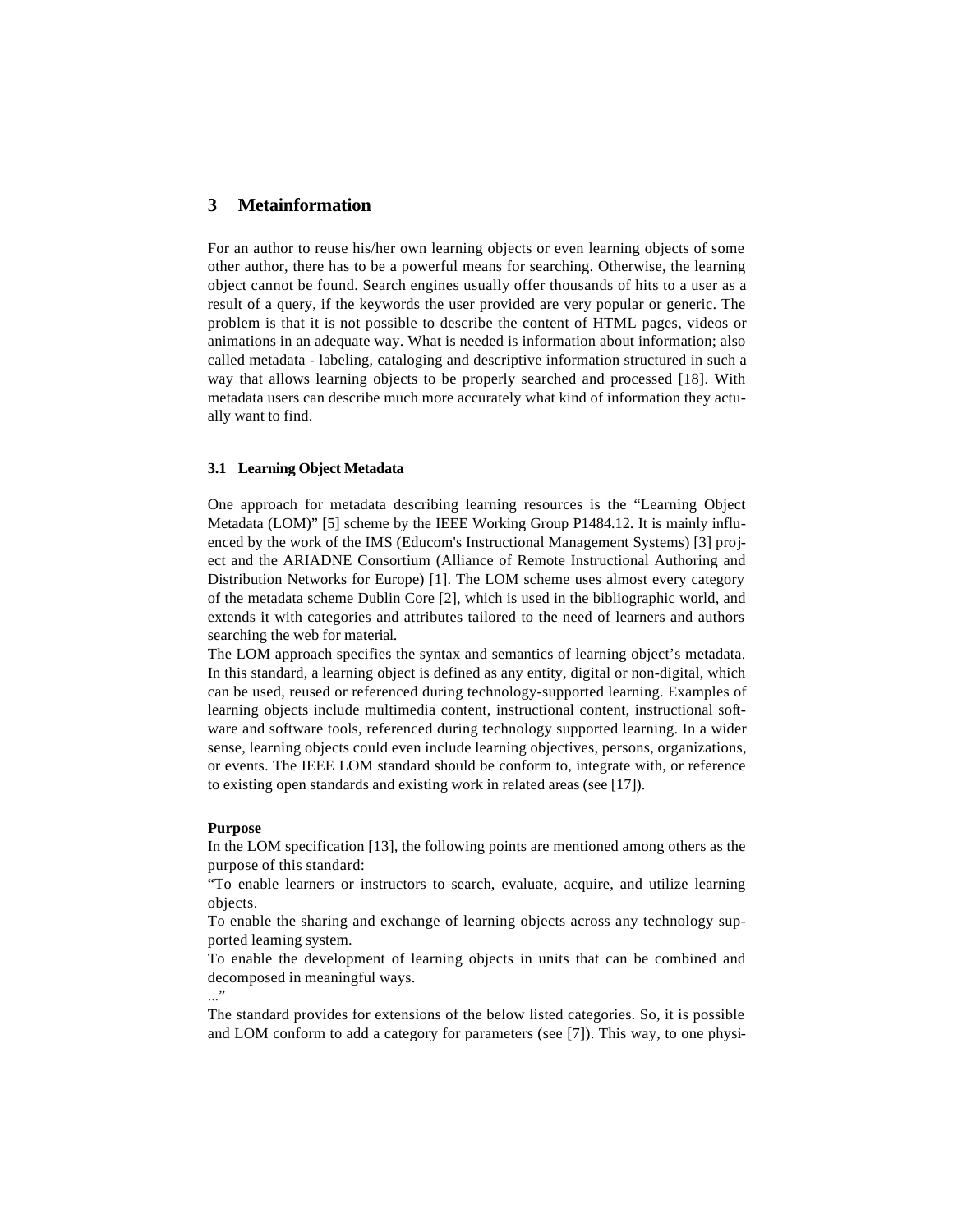cal raw learning object. may exist several metadata records with different starting parameters. And thus, another purpose of LOM can be to enable generating virtual learning object

#### **Structure**

The definition of LOM divides the descriptors of a learning object into nine categories:



**Fig. 3.** The nine categories of LOM

| Category 1:<br>General, regroups all context-independent features of the resource. |
|------------------------------------------------------------------------------------|
|------------------------------------------------------------------------------------|

- Category 2: Lifecycle, regroups the features linked to the lifecycle of the **r**source.
- **Category 3:** Meta-metadata, regroups the features of the description itself (rather than those of the resource being described).
- **Category 4:** Technical, regroups the technical features of the resource.
- **Category 5:** Educational, regroups the educational and pedagogic features of the resource.

**Category 6:** Rights, regroups the legal conditions of use of the resource.

- **Category 7:** Relation, regroups features of the resource that link it to other resources.
- **Category 8:** Annotation, allows for comments on the educational use of the resource.
- **Category 9:** Classifications, allows for description of a characteristic of the resource by entries in classifications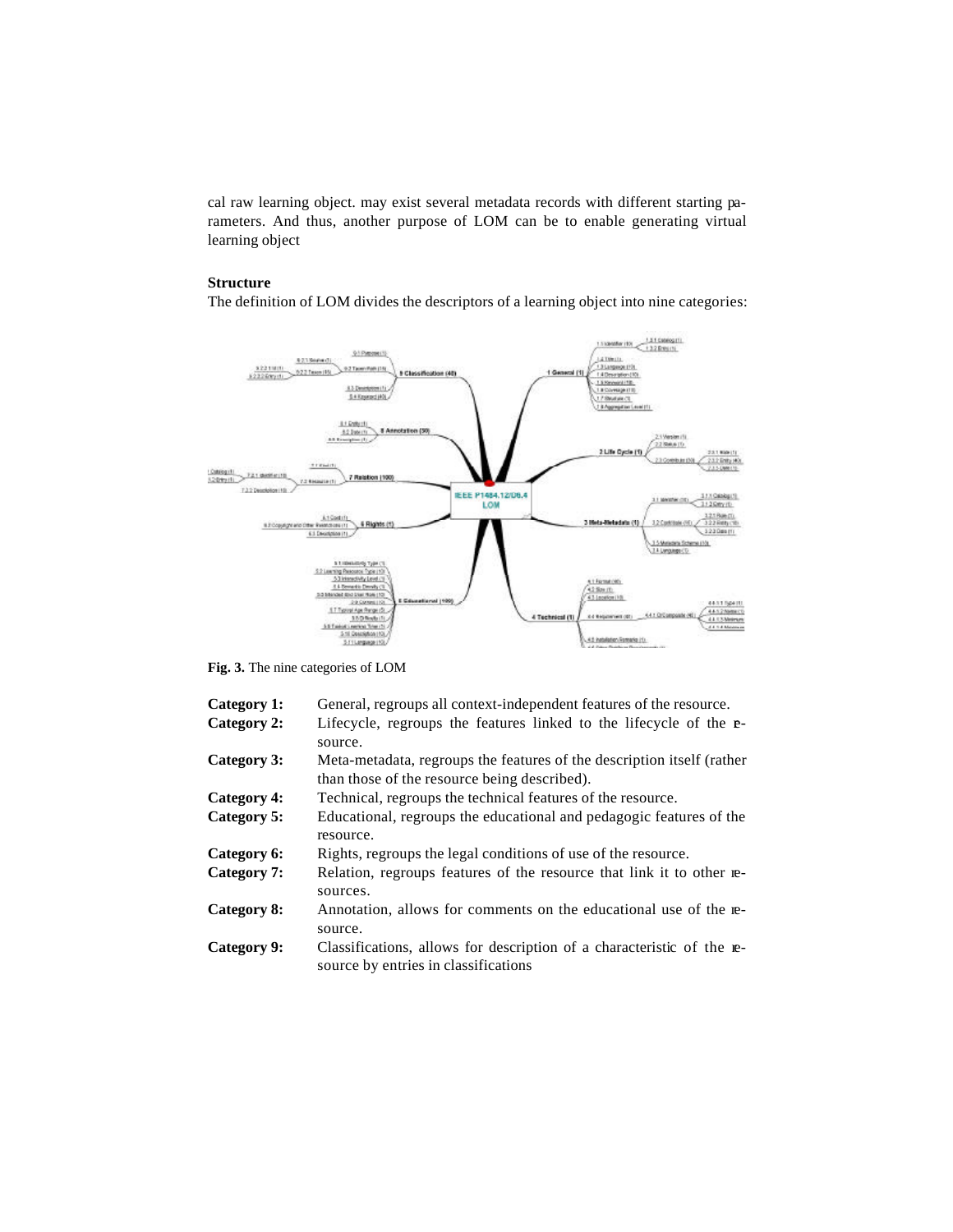Taken all together, these categories form what is called the "Base Scheme". Some elements like the description element of the general category allow free text as values, while for other elements the values are restricted to a limited vocabulary.

Following Dublin Core, all categories are optional in the LOM scheme. The reason for this is simple. If someone wants to use all categories and attributes from LOM, she/he has to fill out at least 60 fields. Entries like author, creation date or to some extent keywords can be filled automatically by an authoring system. But then there are still many entries left, which the author has to fill her-/himself. The time effort to describe all properties of a resource is considered as a hindrance to a wide distribution and usage of a metadata scheme. Using learning objects to build courses requires more information than the description of a single resource can provide. All categories are optional and the base scheme can easily be extended to fit particular needs (for how to use LOM for building courses, i.e. compositions of several learning objects, see [11]).

The values for the relation category of LOM are taken from Dublin Core. The values are.

{isPartOf, HasPart, IsVersionOf, HasVersion, IsFormatOf,HasFormat, References IsReferencedBy, IsBasedOn, IsBasisFor, Requires, IsRequiredBy}

Unfortunately, the bibliographical background of these relations is obvious. Furthermore the relations mix content-based and conceptual connections between the learning objects. The fact that a learning object is referencing an another one, is an indication that both learning objects contain information about the same topic. It is not enough information for a course author to decide, whether these connected learning modules can be presented in a certain order. The relations "isPartOf/hasPart" and "isVersionOf/hasVersion" are useful for organizing and managing generated lessons. To help assembling lessons they are not helpful. Adding two layers of metainformation to the metadata, the drawbacks of LOM can be compensated.

### **3.2 Ontology**

As in traditional, printed books, an index of the keywords of the domain to be learnt, is very helpful to find quickly the wanted topic. An ontology contains the relevant keywords of the knowledge domain and it offers also relations between the keywords, both hierarchical and non-hierarchical.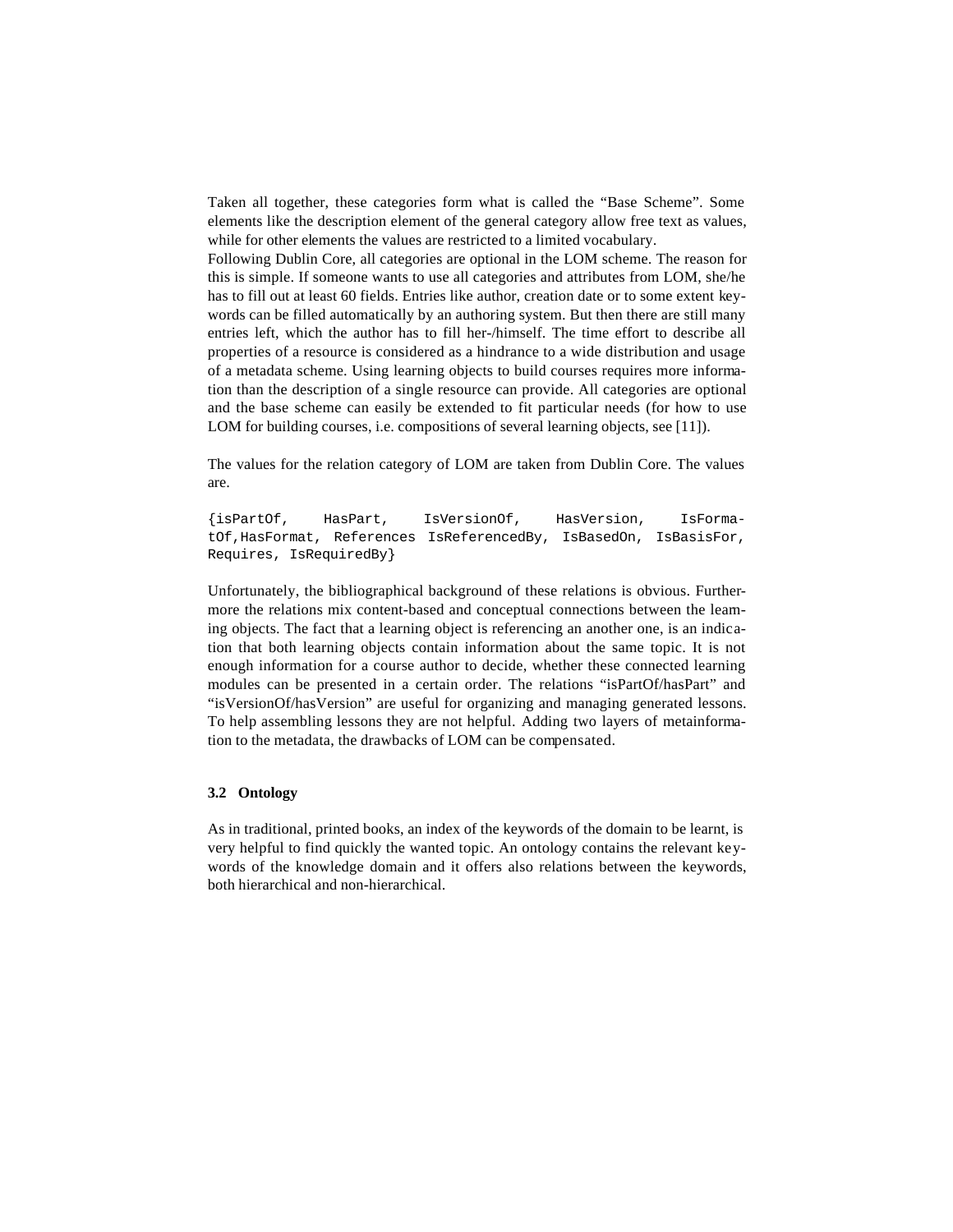

## **Fig. 4.** An example for an ontology

The course author or the learner can get information about the available topics. The learners get an overview how the topics are connected. Together with the LOM information, learners can search for learning objects, they know nothing about. Example: learners can search in the ontology for bacteria causing diarrhea and the search the metadata files for a movie described by the result of the ontology search.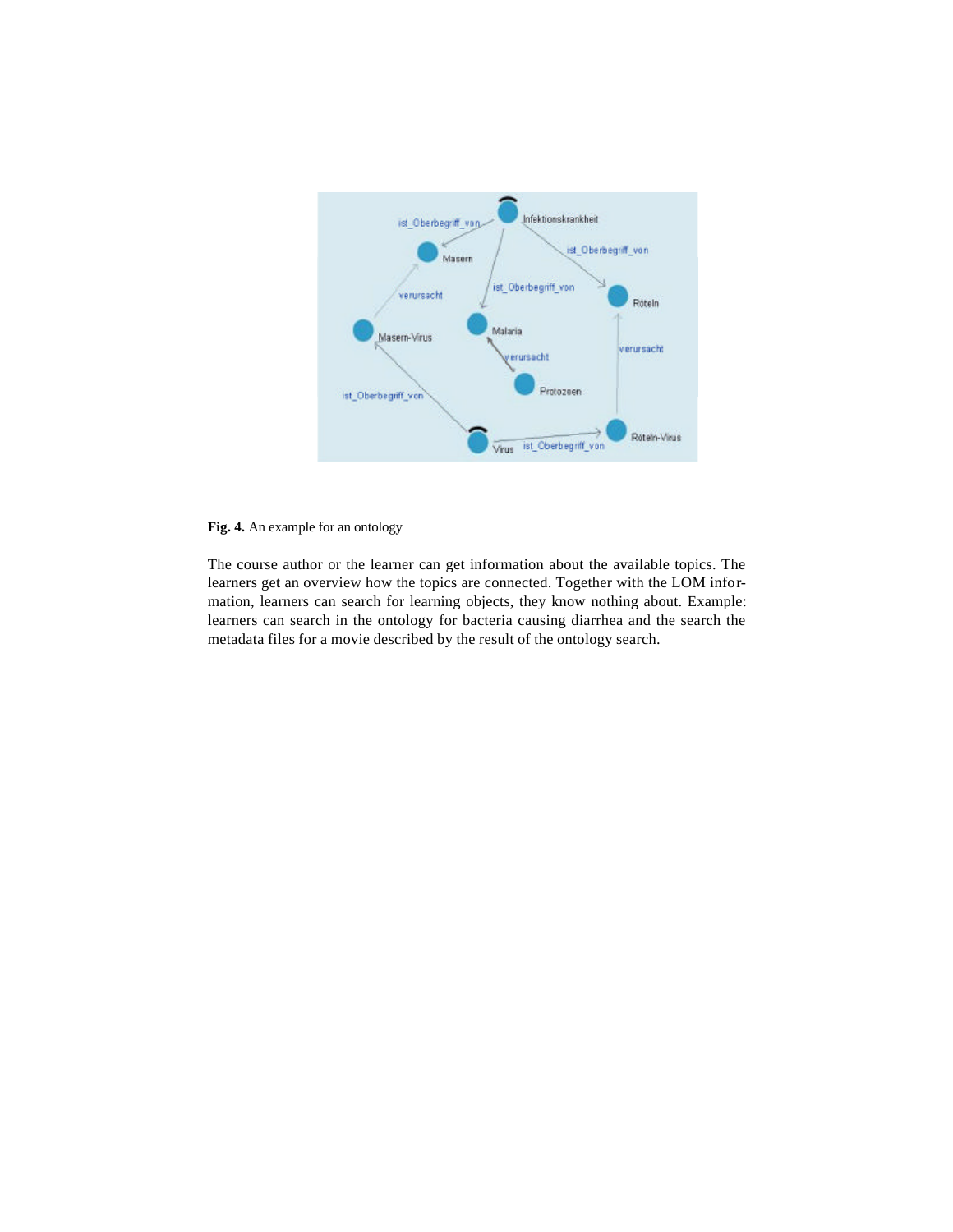

**Fig. 5.** Procedure of searching for learning objects with an ontology and metadata

#### **3.3 Rhetorical-Didactic Relations**

The second additional kind of metainformation are relations between learning objects. These relations can help the course authors or the learners to find clusters of learning modules.

The relations between single learning objects should be restricted to didactic relations. These are for both the course author and the learner useful to gain additional, more profound or explaining material.

Based on the Rhetorical Structure Theory of Mann and Thompson [14], a set of socalled rhetorical-didactic relations can be used to connect learning objects. Examples are "example" or "deepens". Also tests and exams can be added to informing learning objects by the relation "exercises" (see [15]).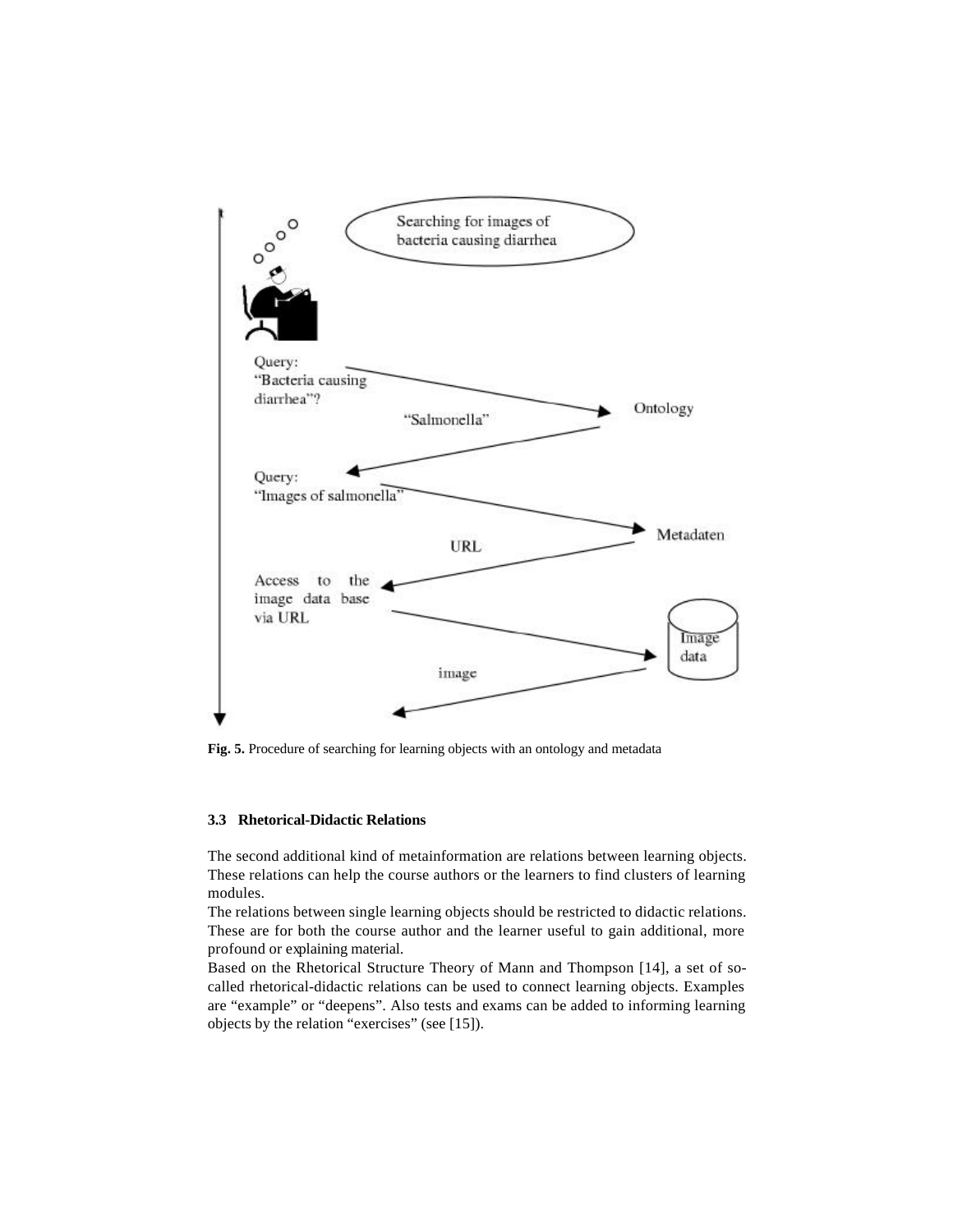## **4 Tools**

For the authors, to describe their learning object is additional expenses, beside the fact that generating multimedia content is as such more costly than traditional text content. Additionally, the authors are domain experts and not normally knowledge engineers. Therefore, the authors have to be supported by comfortable tools. In the following sections, tools for composing and editing LOM files and for building up ontologies are sketched.

## **4.1 New Kinds of Tools**

An optimal environment for authors is an integrative authoring suite consisting of both content and metainformation editors and a course builder (see [12]). An example for this scenario is the project *k*-MED [4]. Here, the medical ontology is called ConceptSpace.

#### **ConceptSpace-Editor**

With the ConceptSpace-Editor concepts of the knowledge domain can be set, deleted, renamed and modified. There are several applications for managing and enhancing the ontology and for navigating on it for searching concepts. The user interface has to be intuitive since in this project the content experts are medical specialist and not computer scientists. These tools can be operated cooperatively, both synchronously and asynchronously.

Since the modeling of the ontology is a complex and time consuming task, methods for enriching ontologies at least semi-automatically [8], [9] are extremely helpful.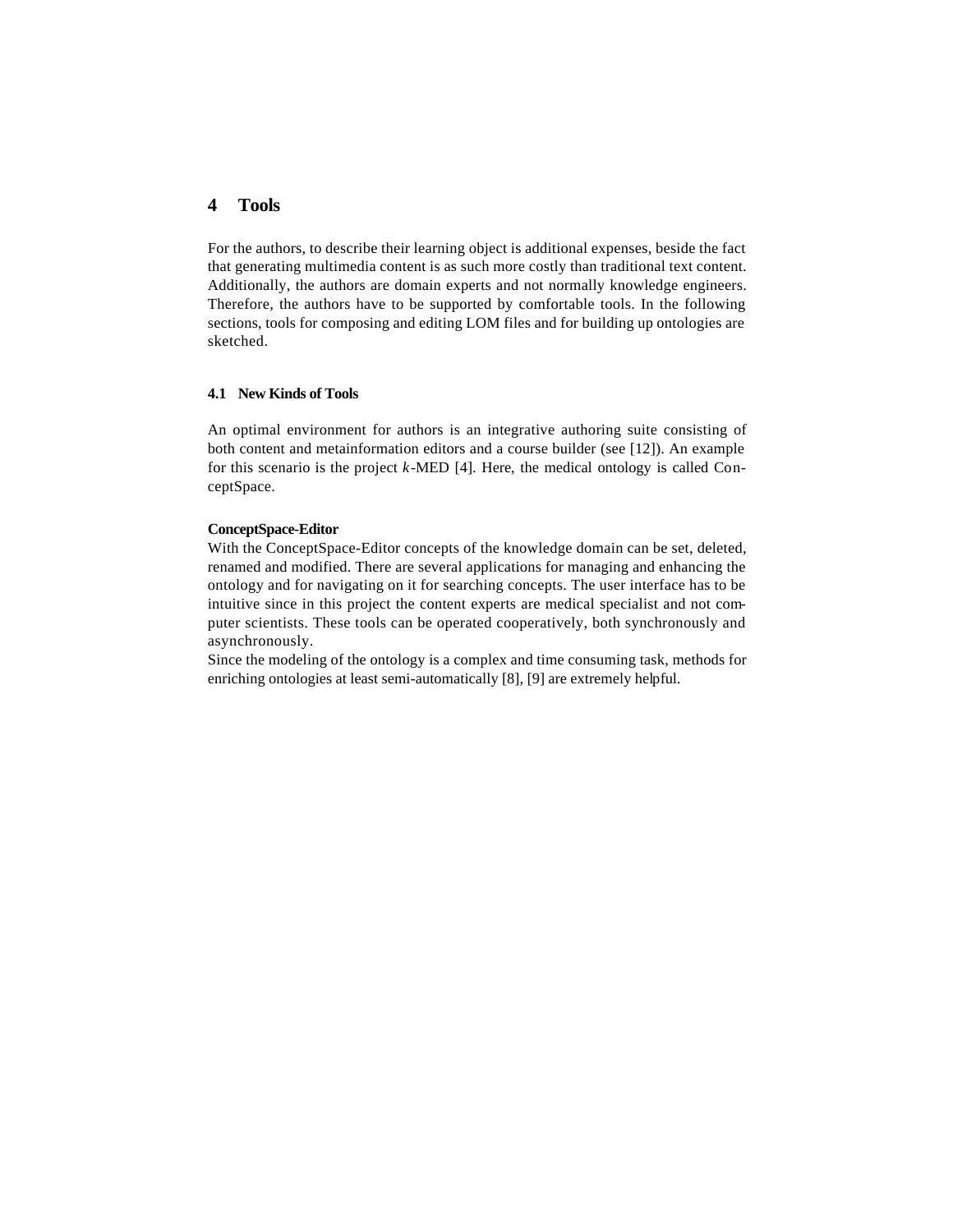

**Fig. 6.** ConceptSpace Editor (*k*-MED)

## **LOM-Editor**

The LOM-Editor is the tool to generate the metadata record of a learning object, connect them to the concepts of the ontology and export the metadata as an XML description. The LOM base scheme consists of 60 fields. The willingness to describe the learning object by at least a minimum of metadata is related to the comfort of the tool. The LOM editor used in the *k*-MED project [16] compiles as much information as possible from the learning object themselves, like seize, creation date and format. Additionally, authors can employ personal templates.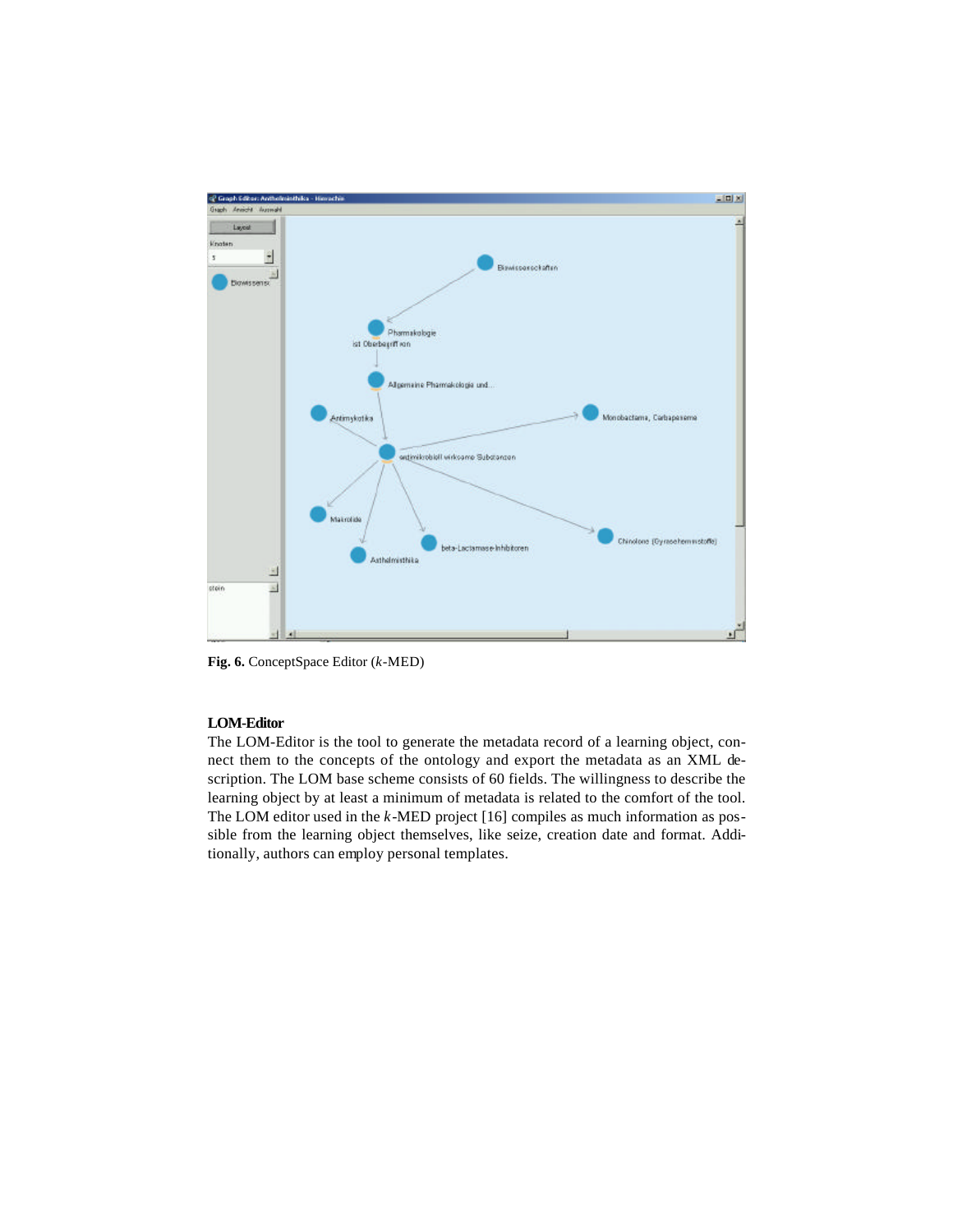| General Life CycleRights Technical Technical Requirements Educational Relation Classifications<br>Mixed<br>learning resource type<br>Simulation<br>interactivity type<br>۰<br>Interactivity fevel<br>low<br>medium<br>semantic density<br>۰<br>typical luxining time (HHMM)<br>difficulty<br>٠<br>easy<br>opnical ago rango<br>educational description<br>interated enduser type<br>learning cuntext<br>Đ.<br>New Del Unidistrum Strando<br>New Dal linduSaveSaveAll<br>No<br>No.<br>Learning Context<br>User Type<br><b>Professional Formation</b><br>Teacher<br>Learnor<br>2 | <b>First Prev Next Last</b> | 閤<br>$22$ X<br>Now Del<br><b>QBE Retrieve</b><br>SeverSavisful | Œ |  |     |  |
|--------------------------------------------------------------------------------------------------------------------------------------------------------------------------------------------------------------------------------------------------------------------------------------------------------------------------------------------------------------------------------------------------------------------------------------------------------------------------------------------------------------------------------------------------------------------------------|-----------------------------|----------------------------------------------------------------|---|--|-----|--|
|                                                                                                                                                                                                                                                                                                                                                                                                                                                                                                                                                                                |                             |                                                                |   |  | ۷   |  |
|                                                                                                                                                                                                                                                                                                                                                                                                                                                                                                                                                                                |                             |                                                                |   |  | ٠   |  |
|                                                                                                                                                                                                                                                                                                                                                                                                                                                                                                                                                                                |                             |                                                                |   |  |     |  |
|                                                                                                                                                                                                                                                                                                                                                                                                                                                                                                                                                                                |                             |                                                                |   |  |     |  |
|                                                                                                                                                                                                                                                                                                                                                                                                                                                                                                                                                                                |                             |                                                                |   |  |     |  |
|                                                                                                                                                                                                                                                                                                                                                                                                                                                                                                                                                                                |                             |                                                                |   |  |     |  |
| <b>ActionStrat record</b><br><b>Action First record</b><br>nt2<br><b>State Eatsting</b><br>State:Existing<br>Row: 1<br>Log<br><b>hf</b> 1<br>Finw: 1                                                                                                                                                                                                                                                                                                                                                                                                                           |                             |                                                                |   |  | Log |  |

**Fig. 7**. KOMs LOMEditor

## **4.2 Feedback from Authors**

In the following section, experiences with the k-MED authors are delineated.

The smaller the learning object are, the more predestinated they are for reuse. But not designing complete courses or at least chapter of courses is quite unaccustomed for the authors. Especially since the thread and the readability may suffer from the modularity of the learning object, the authors prefer to create bigger learning units.

Authors are ambivalent with the graphical design. They enjoy the professional layout, but do not like to be pressed to always follow it.

To model the ontology is surely the most unusual and difficult task. At the same time, the usefulness is quite indirect. Therefore, the authors are not enthusiastic about the ontology.

Metadata are known to every scientist, to anybody who has ever searched for a book in the library. Searching on the metadata is straightforward, and entering the metadata is comfortable. This point is no problem.

With the adequate training and support, the authors were very well able to handle the tools and to suggest improvements (see [10]).

We believe that the difficulties of the authors are the pain of the pioneers. After a period of familiarization, the metadata authors will be as adept with the new tools and tasks as they are now with word processing tools.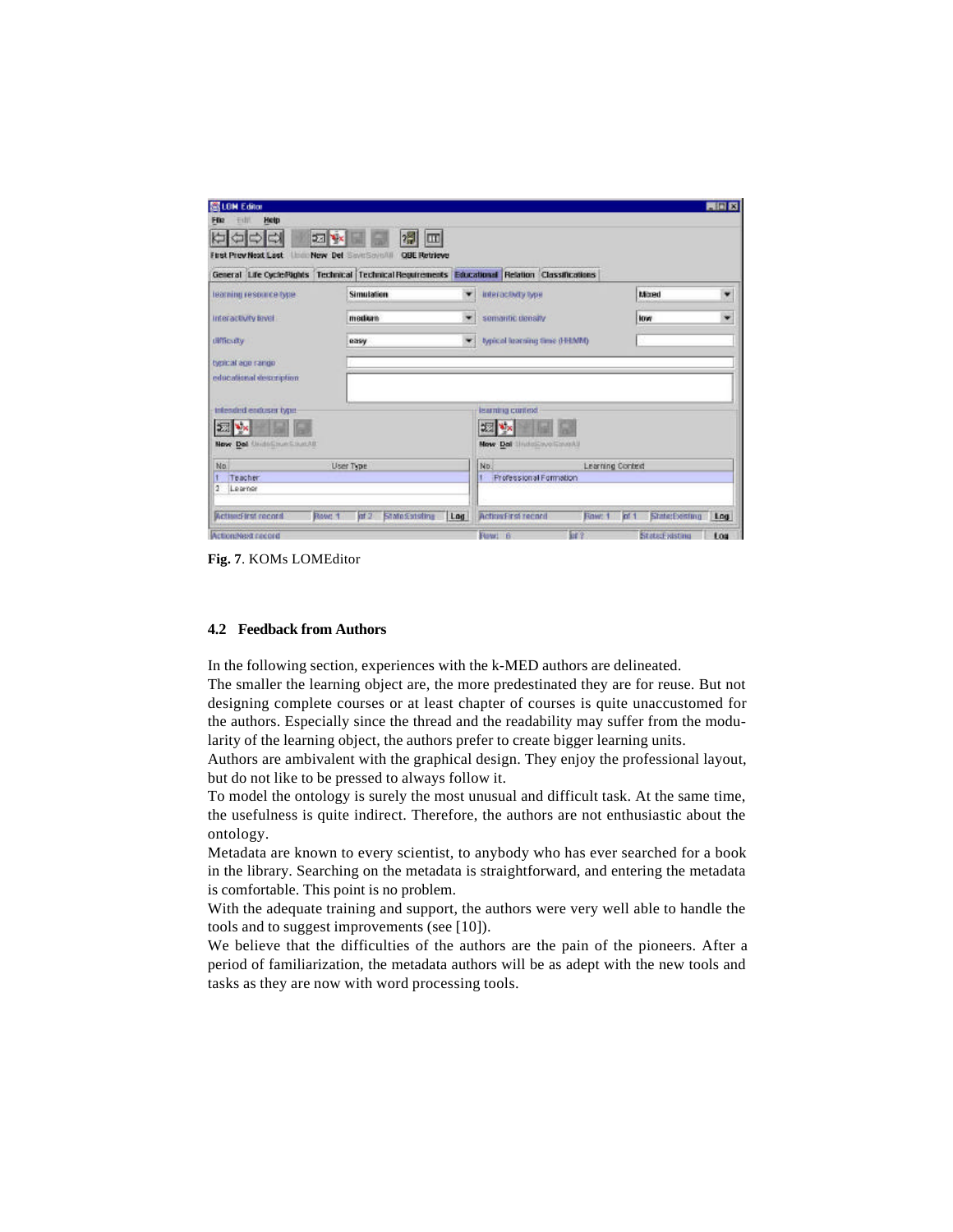## **5 Outlook**

The modularization of the learning material allows for more individualized learning. Due to the rapid development in scientific areas, the half-life of knowledge decreases rather fast. A permanent process of learning is required. That means, life-long learning conducted often by oneself is needed to remain up-to-date. The traditional way of teaching "once and for all" becomes obsolete. As it is planned by the LOM draft, descriptions of learning object shall be make it possible for machines to support learners finding the needed information. We have shown that metadata alone are not sufficient. Tim Berners-Lee suggests in [6] a structure combining a formal representation of the knowledge domain (e.g. an ontology) and metadata and calls this vision the semantic web.

### **References**

- [1] ARIADNE: http://ariadne.unil.ch
- [2] Dublin Core Metadata: http://purl.org/dc
- [3] IMS Project; http://www.imsproject.org
- [4] *k*-MED: www.k-med.org
- [5] LOM: http://ltsc.ieee.org/wg12/
- [6] T. Berners-Lee, J. Hendler, and O. Lassila: The Semantic Web. Scientific American 284, 5, 2001.
- [7] A. El Saddik: Interactive Multimedia Learning. Springer-Verlag, Heidelberg. 2001.
- [8] A. Faatz, S. Hörmann, C. Seeberg, and R. Steinmetz: Conceptual Enrichment of Ontologies by means of a generic and configurable approach. In In Proceedings of the ESSLLI 2001 Workshop on Semantic Knowledge Acquisition and Categorisation.2001.
- [9] A. Faatz, C. Seeberg, and . Steinmetz: Ontology Enrichment with Texts from the WWW . In Proceedings of ECML-Semantic Web Mining 2002. Springer-Verlag, Heidelberg. 2002.
- [10] S. Hörmann, C. Seeberg, and A. Faatz: Verwendung von LOM in *k*-MED. Technical Report, KOM, DarmstadtUnivresity of Technology. TR-KOM-2002-02. Darmstadt. 2002.
- *[11]* S. Hörmann, A. Faatz, O. Merkel, A. Hugo, and R. Steinmetz: Ein Kurseditor für modularisierte Lernressourcen auf der Basis von Learning Objects Metadata zur Erstellung von adaptierbaren Kursen. In LLWA 01 - Tagungsband der GI-Workshopwoche "Lernen-Lehren-Wissen-Adaptivität". Ralf Klinkenberg, Stefan Rueping, Andreas Fick, Nicola Henze, Christian Herzog, Ralf Molitor, Olaf Schroeder (Eds), 2001. Research Report #763.
- *[12]* S. Hörmann and R. Steinmetz:. k-MED: Kurse gestalten und adaptieren mit rhetorischdidaktischen Relationen. In Rechnergestützte Lehr- und Lernsysteme in der Medizin. J. Bernauer and M. R. Fischer and F. J. Leven and F. Puppe and M. Weber. 2002*.*
- [13] IEEE WG 12: http://ltsc.ieee.org/doc/wg12/LOM\_1484\_12\_1\_v1\_Final\_Draft.pdf
- [14] W.C. Mann, and S.A. Thomson: Rhetorical Structure Theory: A Theory of Text Organization. Technical Report RS-87-190, Information Science Institute, USC ISI, USA. 1987.